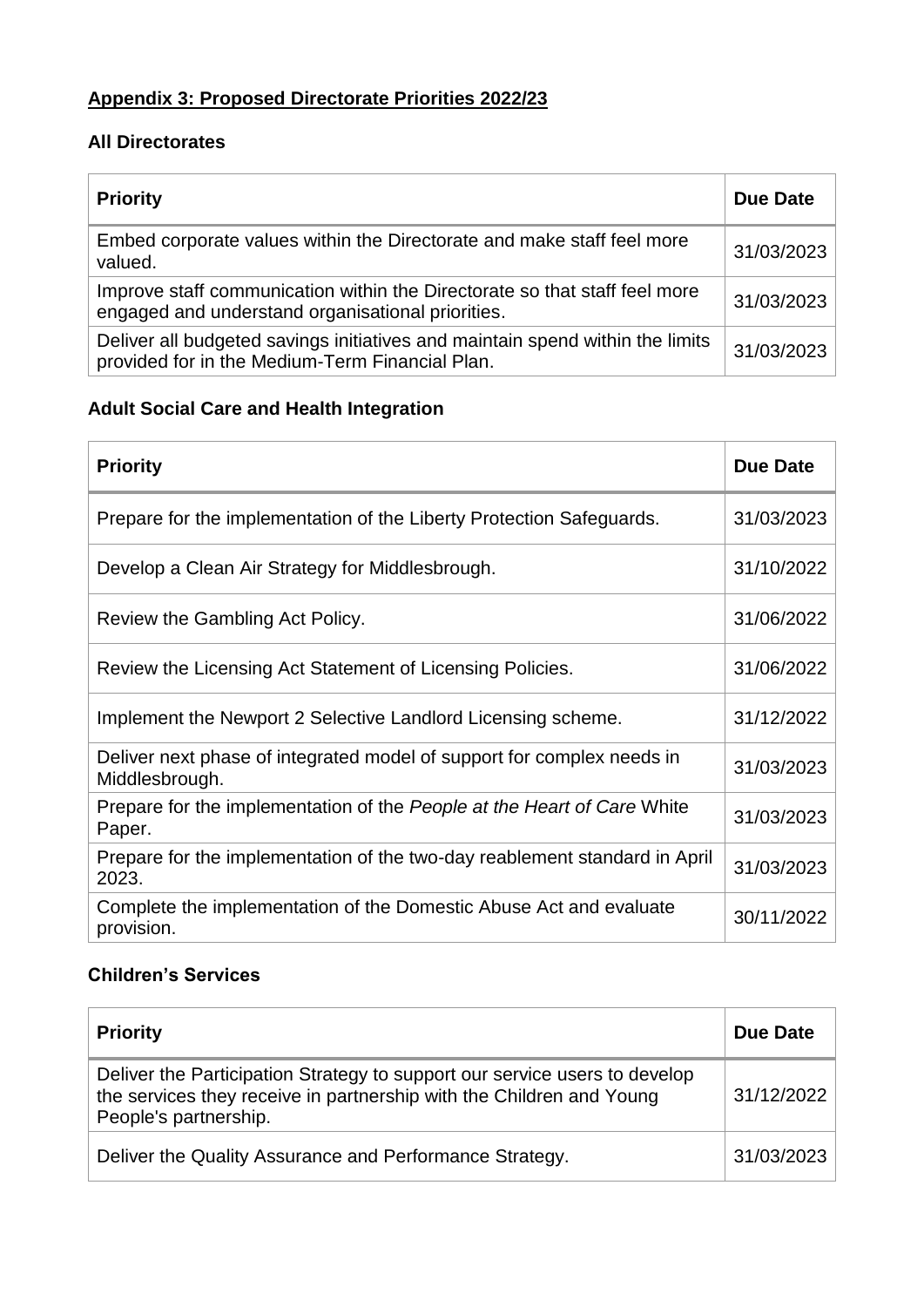| <b>Priority</b>                                                                                                                                                                   | <b>Due Date</b> |
|-----------------------------------------------------------------------------------------------------------------------------------------------------------------------------------|-----------------|
| Strengthen the way the Children and Young People partnership work<br>together and challenge the quality of practice through the delivery of the<br>Safeguarding Partnership plan. | 31/12/2023      |
| Develop and deliver a workforce strategy to support a stable, skilled and<br>focussed leadership at all levels and stable, permanent, skilled frontline<br>workforce.             | 31/12/2023      |
| Deliver the multi-agency Early Help and Prevention Strategy to commit to<br>supporting families at the earliest stage possible and increase the offer of<br>youth provision.      | 31/03/2023      |
| Improve the quality of practice to deliver the Middlesbrough Children's<br>Services Improvement Plan.                                                                             | 31/03/2023      |
| Deliver the placement sufficiency strategy to increase our internal<br>placement capacity (internal residential homes and in-house foster carers).                                | 31/03/2023      |
| Target young people who are NEET and provide support to progress into<br>education, employment and training opportunities.                                                        | 31/03/2023      |
| Deliver the Inclusion and Specialist Support Strategic Plan to remove<br>barriers to learning and wellbeing for children and young people.                                        | 31/03/2023      |
| Deliver the Pupil Place Strategy, to ensure sufficient appropriate, high-<br>quality school place are available for children and young people now in the<br>future.               | 31/03/2023      |
| Work with partners across Education, Health and Social Care to deliver the<br>priorities within the local area SEND Strategy 2021-24.                                             | 31/12/2022      |
| Deliver Middlesbrough Community Learning Strategy to increase learning<br>opportunities across Middlesbrough in line with local, regional and national<br>priorities.             | 31/03/2023      |
| Deliver the Achievement Plan to help school improvement and support<br>educational outcomes in Middlesbrough.                                                                     | 30/08/2022      |
| Work with school and partners to help improve attainment and attendance<br>levels and reduce exclusions for all children across Middlesbrough.                                    | 31/01/2023      |
| Deliver a refreshed Youth Justice Plan aligned to the Youth Justice Board's<br>'Child First' principle                                                                            | 30/03/2023      |

# **Environment and Community Services**

| <b>Priority</b>                                                                                                    | Due Date   |
|--------------------------------------------------------------------------------------------------------------------|------------|
| Review and deliver the Community Safety Strategy to reduce crime and<br>anti-social behaviour across Middlesbrough | 30/06/2022 |
| Increase the levels of Environment Enforcement activities                                                          | 31/03/2023 |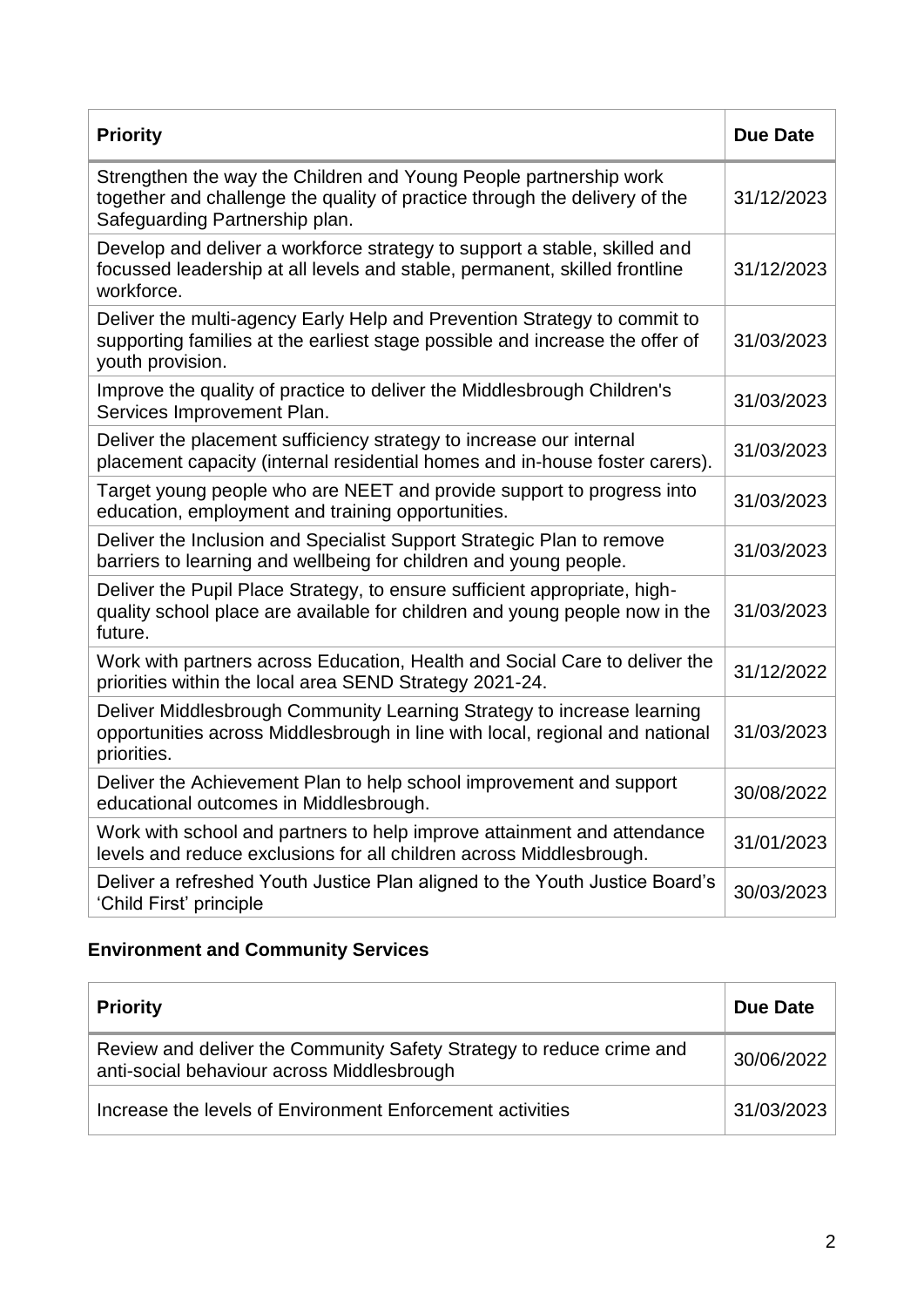| <b>Priority</b>                                                                                                                            | <b>Due Date</b> |
|--------------------------------------------------------------------------------------------------------------------------------------------|-----------------|
| Complete works on Column 22b.                                                                                                              | 30/06/2022      |
| Complete inspections of bridges and structures and implement resulting<br>works where appropriate.                                         | 30/06/2022      |
| Develop a five-year highways asset investment plan.                                                                                        | 30/06/2022      |
| Determine the future operational status of the Transporter Bridge and<br>secure appropriate investment.                                    | 31/07/2022      |
| Explore the potential to designate sites across the town as local wildlife /<br>nature reserves, increasing biodiversity in Middlesbrough. | 30/09/2022      |
| Secure additional funding to improve the condition of the Council's<br>operational estate and highways infrastructure.                     | 30/09/2022      |
| Review the Asset Management Framework for Middlesbrough.                                                                                   | 30/09/2022      |
| Seek funding to improve the A66 through Middlesbrough.                                                                                     | 31/10/2022      |
| Further implement the locality working model to additional wards.                                                                          | 31/03/2023      |
| Increase levels of environment enforcement where appropriate.                                                                              | 31/03/2023      |
| Plant another 10,000 trees across Middlesbrough.                                                                                           | 31/03/2023      |
| Implement Year Two actions of the Council's Green Strategy.                                                                                | 31/03/2023      |

### **Finance**

| <b>Priority</b>                                                                                                                                                                        | <b>Due Date</b> |
|----------------------------------------------------------------------------------------------------------------------------------------------------------------------------------------|-----------------|
| Analyse impacts of the Fair Funding Review / Comprehensive Spending<br>Review and the provision of information to support the Council's position<br>and representations to Government. | 30/09/2022      |
| Implementation of a centralised corporate welfare solution, to support the<br>financial wellbeing of Middlesbrough residents.                                                          | 31/07/2022      |
| Review procurement policy and practice in preparation for the outcome of<br>the Procurement Green Paper, including the opportunity for transformation<br>and innovation.               | 30/09/2022      |
| Review Valuation and Estates to ensure that both the development<br>function and commercial management of assets are resourced and have<br>clear strategic plans.                      | 30/09/2022      |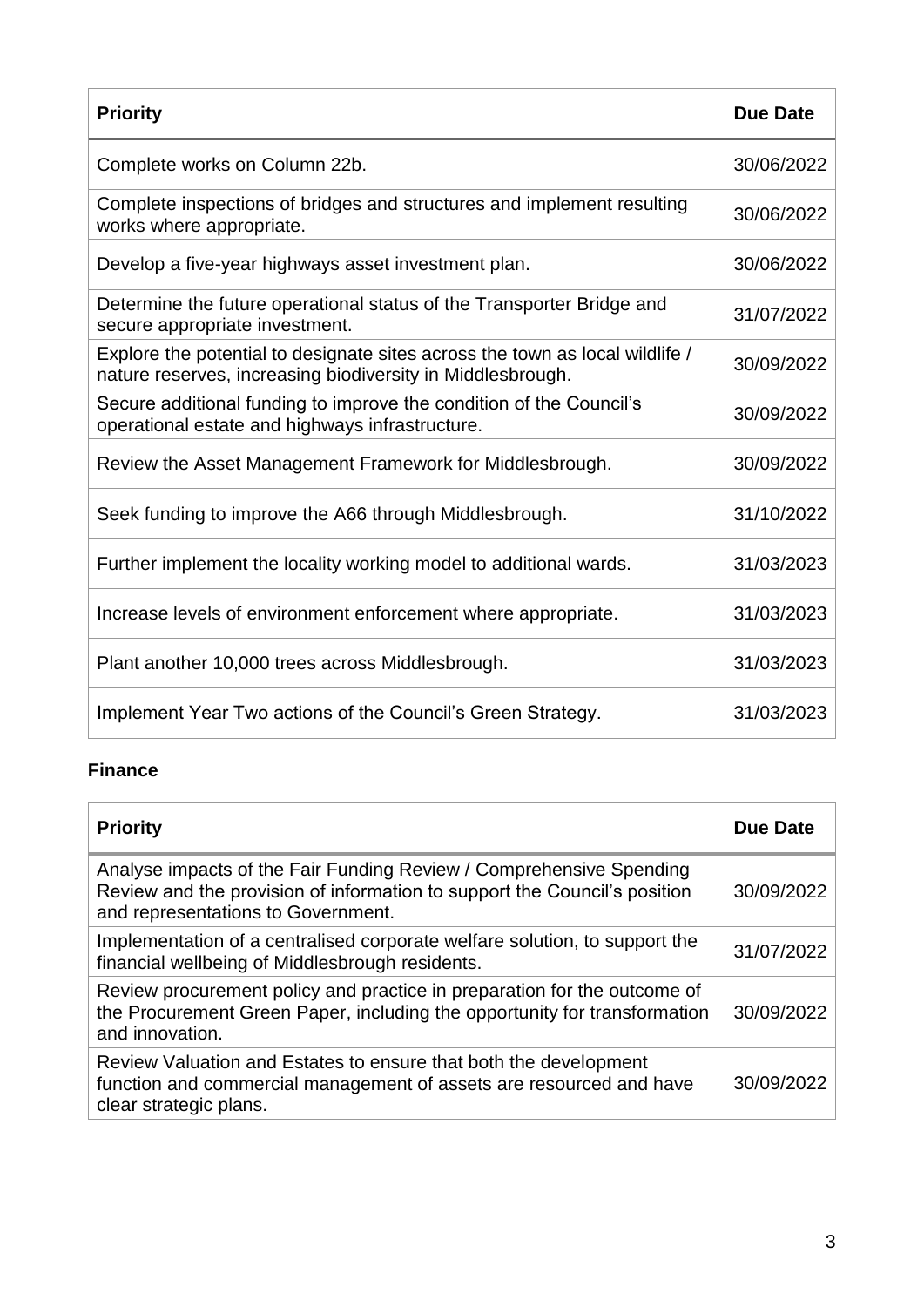| <b>Priority</b>                                                                                                                                                                                                                                                         | <b>Due Date</b> |
|-------------------------------------------------------------------------------------------------------------------------------------------------------------------------------------------------------------------------------------------------------------------------|-----------------|
| Renegotiate the Section 75 arrangement with health partners to ensure<br>services delivered are funded and fully accountable.                                                                                                                                           | 31/10/2022      |
| Achieve an unqualified set of accounts for the 2021/22 financial year.                                                                                                                                                                                                  | 31/12/2022      |
| Implement the 'payment to provider' solution, futureproofing with approach<br>to procurement cards, ensuring the Council supports the local economy<br>while delivering sound financial governance.                                                                     | 31/12/2022      |
| Set a balanced budget for the Council and maintain an accurate and timely<br>Medium-Term Financial Plan.                                                                                                                                                                | 11/03/2023      |
| Implement the new accounting regulations in relation to leasing.                                                                                                                                                                                                        | 31/03/2023      |
| Implement the insurance service review and tender insurance contract<br>arrangements to commence 1 April 2023.                                                                                                                                                          | 31/03/2023      |
| Development and implementation of a series of projects to maximise<br>opportunity to improve Council Tax collection.                                                                                                                                                    | 31/03/2023      |
| Monitor the financial position of the Council, including close working with<br>Directorates ensuring correct allocation / maximising use of grants received<br>(e.g. COVID-19), and the monitoring of the Investment Strategy and the<br>effects on the Council's MTFP. | 31/03/2023      |
| Improve working and integration between services provided by Financial<br>Planning & Support and Financial Governance & Revenues to maximise<br>available resources and improve the overall service provided.                                                           | 31/03/2023      |
| Deliver a ward-based cash collection strategy, supporting vulnerable<br>groups with payment solutions to improve Council Tax collection.                                                                                                                                | 31/03/2023      |
| Prepare and complete the Pension Fund triennial valuation as at 31 March<br>2023.                                                                                                                                                                                       | 31/03/2023      |
| Deliver ongoing training and development to the Pension Fund Committee<br>and Board.                                                                                                                                                                                    | 31/03/2023      |
| Deliver sound business management practice through the delivery of the<br>asset disposal policy framework, ensuring best value is achieved and the<br>benefit of disposals are shared with local communities.                                                           | 31/03/2023      |
| Re-procure pensions administration contract.                                                                                                                                                                                                                            | 30/09/2022      |

## **Legal and Governance Services**

| <b>Priority</b>                                                                                                                                         | <b>Due Date</b> |
|---------------------------------------------------------------------------------------------------------------------------------------------------------|-----------------|
| Commence implementation of revised business intelligence dashboard<br>plan following agreement by LMT.                                                  | 30/04/2022      |
| Commence implementation of Robotic Process Automation within the<br>Council.                                                                            | 30/06/2022      |
| Develop an Operations Strategy (incl. Customer, ICT, operational estate,<br>etc.) for the Council, to reflect post-COVID changes / new ways of working. | 30/06/2022      |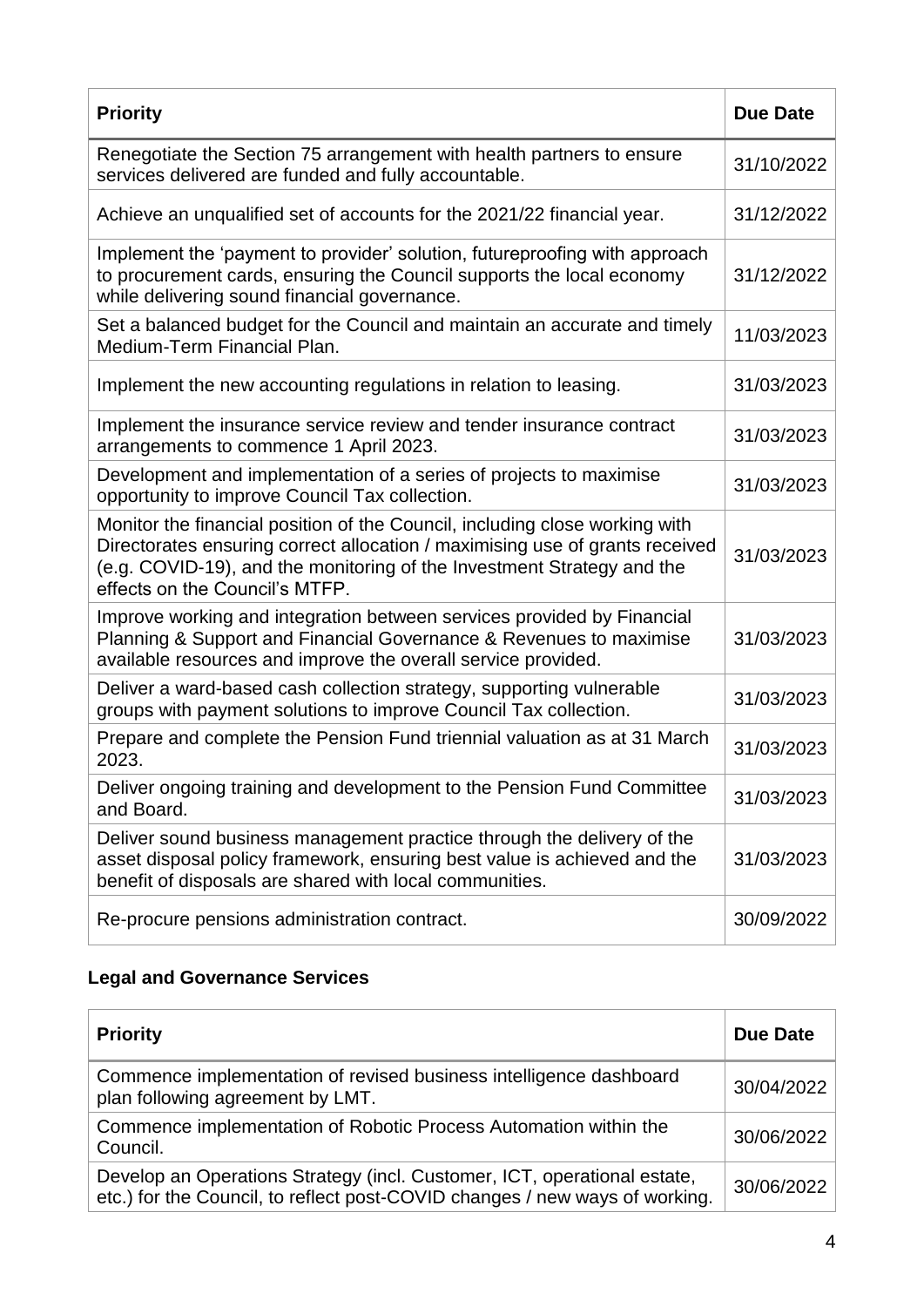| <b>Priority</b>                                                                                                                                                           | Due Date   |
|---------------------------------------------------------------------------------------------------------------------------------------------------------------------------|------------|
| Develop and implement a strategic planning cycle to inform the Council's<br>approach to budget planning and consultation.                                                 | 31/05/2022 |
| Carry out Local Government Pension Scheme re-enrolment, in-line with<br>legal obligations and duties.                                                                     | 31/08/2022 |
| Ensure limitation dates are met in-line with the Prosecutors Code when<br>dealing with instances of Crime and Anti-Social Behaviour.                                      | 31/03/2023 |
| Further embed the Legal Business Partner approach to ensure<br>Regeneration project deadlines and legal needs of the Council are aligned.                                 | 31/03/2023 |
| Ensure effective implementation and transition to the new Liberty<br>Protection Safeguards, through Legal advice and support to Adults<br>Services.                       | 31/03/2023 |
| Continued Legal Services support to Children's Services Improvement<br>Journey.                                                                                           | 31/03/2023 |
| Review implementation of revised approach to appraisal framework to<br>ensure employee objectives are aligned to the Council's values and<br><b>Strategic Priorities.</b> | 31/12/2022 |
| Complete the Community Governance Review to establish future parish<br>and community councils for Middlesbrough.                                                          | 31/03/2023 |
| Oversee delivery of actions within the 2020/21 Annual Governance<br>Statement.                                                                                            | 31/03/2023 |
| Oversee delivery of actions with the 2021 Annual Equality and Inclusion<br>Report.                                                                                        | 31/03/2023 |

## **Public Health**

| <b>Priority</b>                                                                                                                                                                             | Due Date   |
|---------------------------------------------------------------------------------------------------------------------------------------------------------------------------------------------|------------|
| Implementation of a partnership approach to ensure the best start in life for<br>Middlesbrough children, reducing early health inequalities and focusing on<br>the first 1001 days of life. | 31/03/2023 |
| Publish a revised Pharmaceutical Needs Assessment for South Tees.                                                                                                                           | 01/10/2022 |
| Publish the Director of Public Health's Annual Report.                                                                                                                                      | 30/08/2022 |
| Develop the Public Health workforce plan.                                                                                                                                                   | 31/08/2022 |
| Recruit to shared Public Health Consultant roles with NHS and Teesside<br>University.                                                                                                       | 30/06/2022 |
| Develop robust plans to deliver the Holiday Activity Fund, building on the<br>learning from 2021.                                                                                           | 30/06/2022 |
| Pilot the use of the health inequalities assessment tool on policies and<br>business cases in at least five key areas across Council.                                                       | 30/07/2022 |